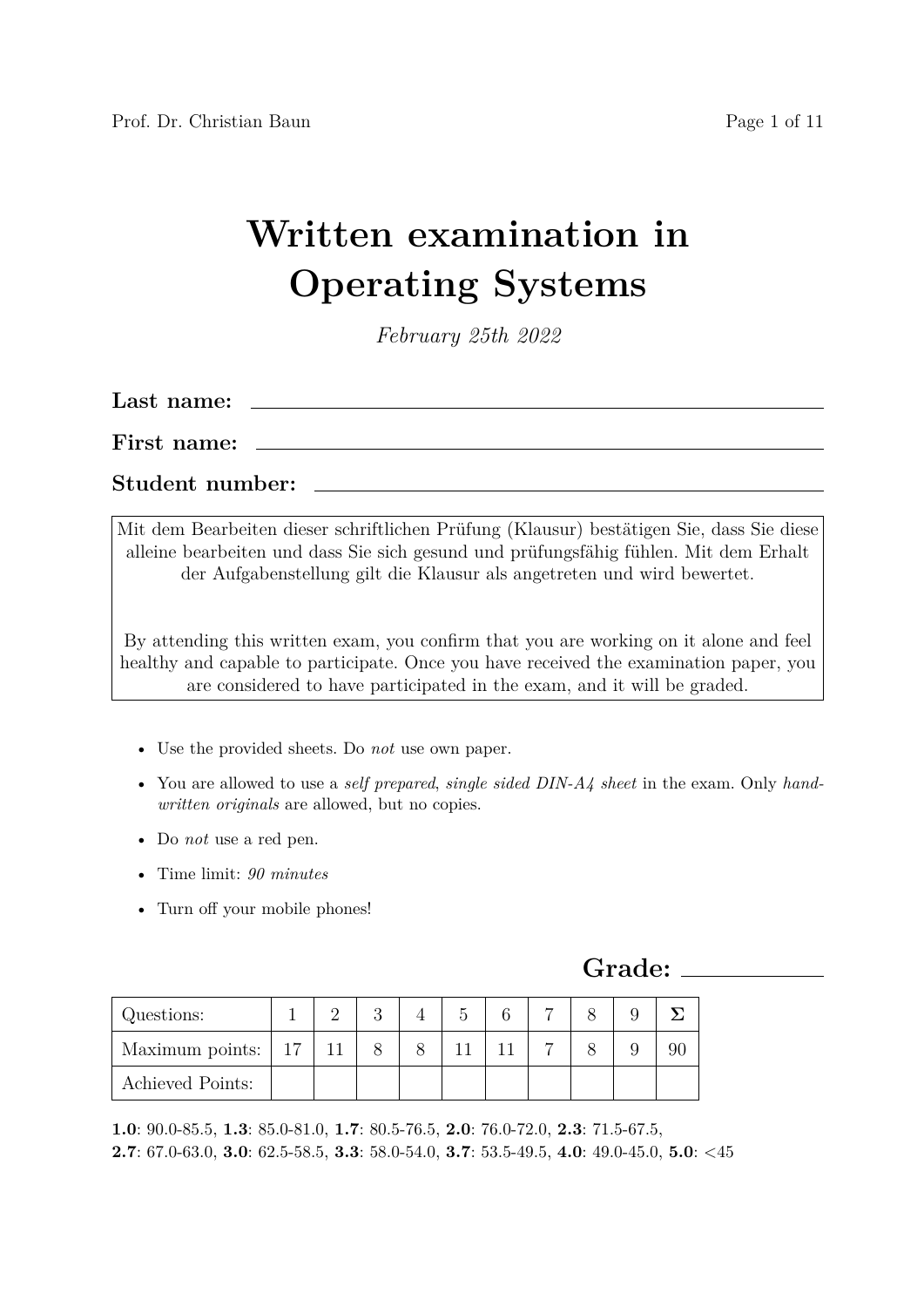Prof. Dr. Christian Baun Page 2 of 11

## **Question 1)** Points: . . . . . . . . . . . . . . . . . . . . . .

6 Points (1) The center column of the image contains operating system functions. Draw a line from each component to the left and one line to the right to indicate for monolithic kernels and microkernels both whether the component belongs to the kernel mode or user mode.

Monolithic Kernel



6 Points (2) The users cannot communicate directly with the hardware. Three layers can be identified between the hardware and the users. Each of these layers implements an interface. Name the layers and the interfaces in the figure.

| $\cdot$   |              | $\checkmark$ |  |  |
|-----------|--------------|--------------|--|--|
| interface | <b>Users</b> |              |  |  |
|           |              |              |  |  |
| interface |              |              |  |  |
|           |              |              |  |  |
| interface |              |              |  |  |
|           |              |              |  |  |
|           |              |              |  |  |
|           |              | Hardware     |  |  |

1 Point (3) Explain why records in the upper layers of the memory hierarchy are continuously replaced.

| 1 Point  | (4) Mark the concept that does not require any hardware support: |                          |              |
|----------|------------------------------------------------------------------|--------------------------|--------------|
|          | $\Box$ Direct Memory Access                                      | $\Box$ Interrupt driven  | Busy waiting |
| 3 Points | (5) Mark the six steps of the CPU's instruction cycle:           |                          |              |
|          | $\Box$ Swap                                                      | Write Back               |              |
|          | $\Box$ Decode                                                    | $\Box$ Add               |              |
|          | $\Box$ Fetch Operands                                            | $\Box$ Cross             |              |
|          | Execute                                                          | $\Box$ Set Stack Pointer |              |
|          | $\Box$ Main                                                      | $\Box$ Fetch             |              |
|          | $\Box$ Update Program Counter                                    | Arrange                  |              |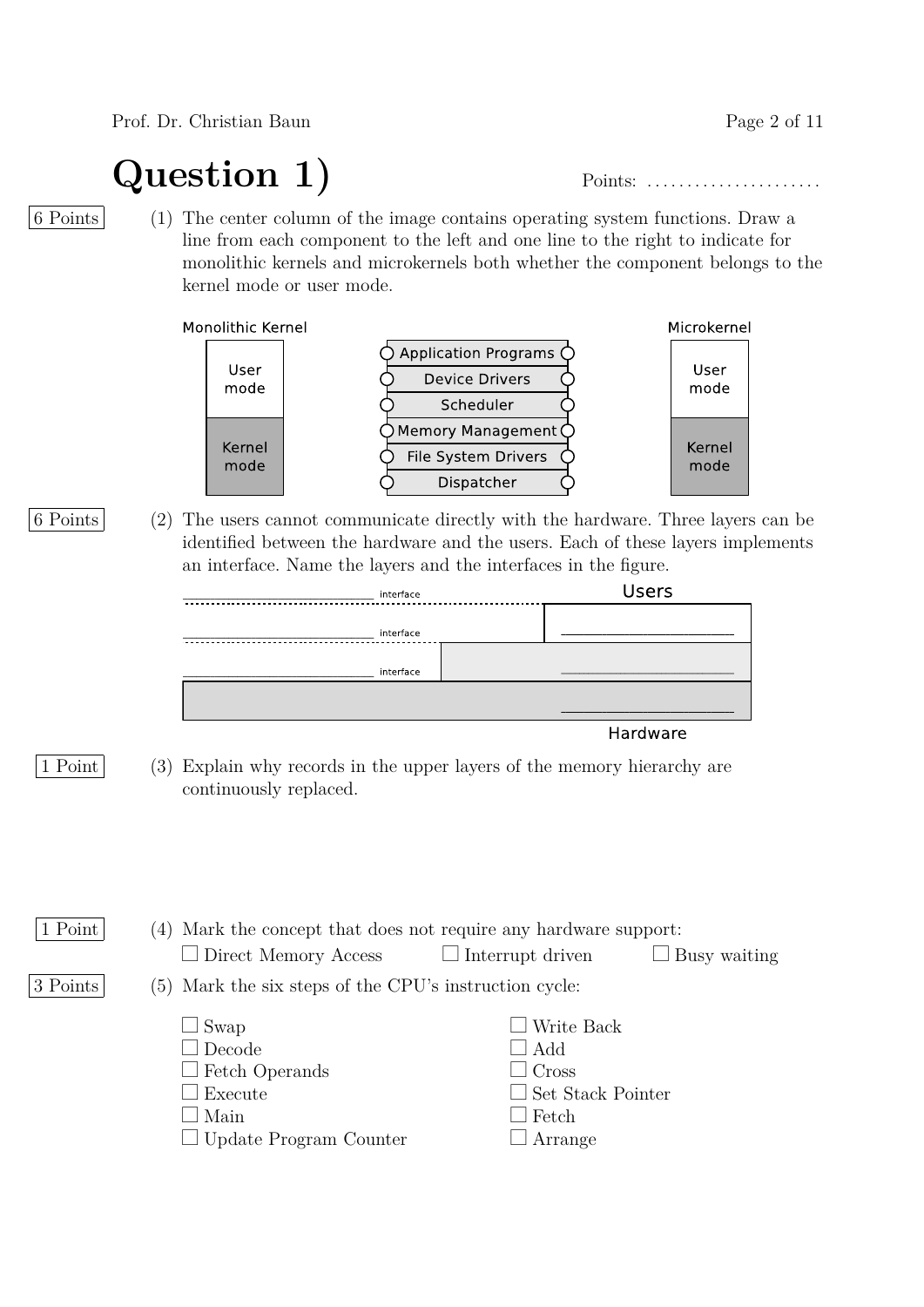Prof. Dr. Christian Baun Page 3 of 11

**Question 2)** Points: . . . . . . . . . . . . . . . . . . . . . .

1 Point (1) Name the type of computer memory that benefits from using wear leveling algorithms.

3 Points (2) Describe the purpose of wear leveling algorithms.

1 Point (3) Name the two aims (characteristics) that can be enhanced by a RAID.

3 Points (4) The following memory area belongs to a memory with dynamic partitioning. For each of the three algorithms, First Fit, Next Fit, and Best Fit, specify the number of the free partition that the corresponding algorithm uses to insert a process that requires 21 MB of memory.

| c) Best Fit:<br>a) First Fit: $\_\_$<br>b) Next Fit: $\_\_\_\_\_\_\_\_\_\_\_\_$                                                                                                                                                                        |  |
|--------------------------------------------------------------------------------------------------------------------------------------------------------------------------------------------------------------------------------------------------------|--|
| 10MB<br>$\theta$<br>22MB<br>$\overline{2}$<br>$30\,\mathrm{MB}$<br>3<br>2MB<br>last partition assigned $\longrightarrow$<br>7MB<br>4<br>5<br>17 MB<br>6<br>12MB<br>free<br>$\overline{7}$<br>45 MB<br>$21\,\mathrm{MB}$<br>8<br>occupied<br>9<br>39 MB |  |

1 Point (5) Give the maximum number of memory addresses that can be addressed with a 32-bit computer system.

2 Points (6) Explain why multi-level paging is used in 32-bit and 64-bit systems and not single-level paging.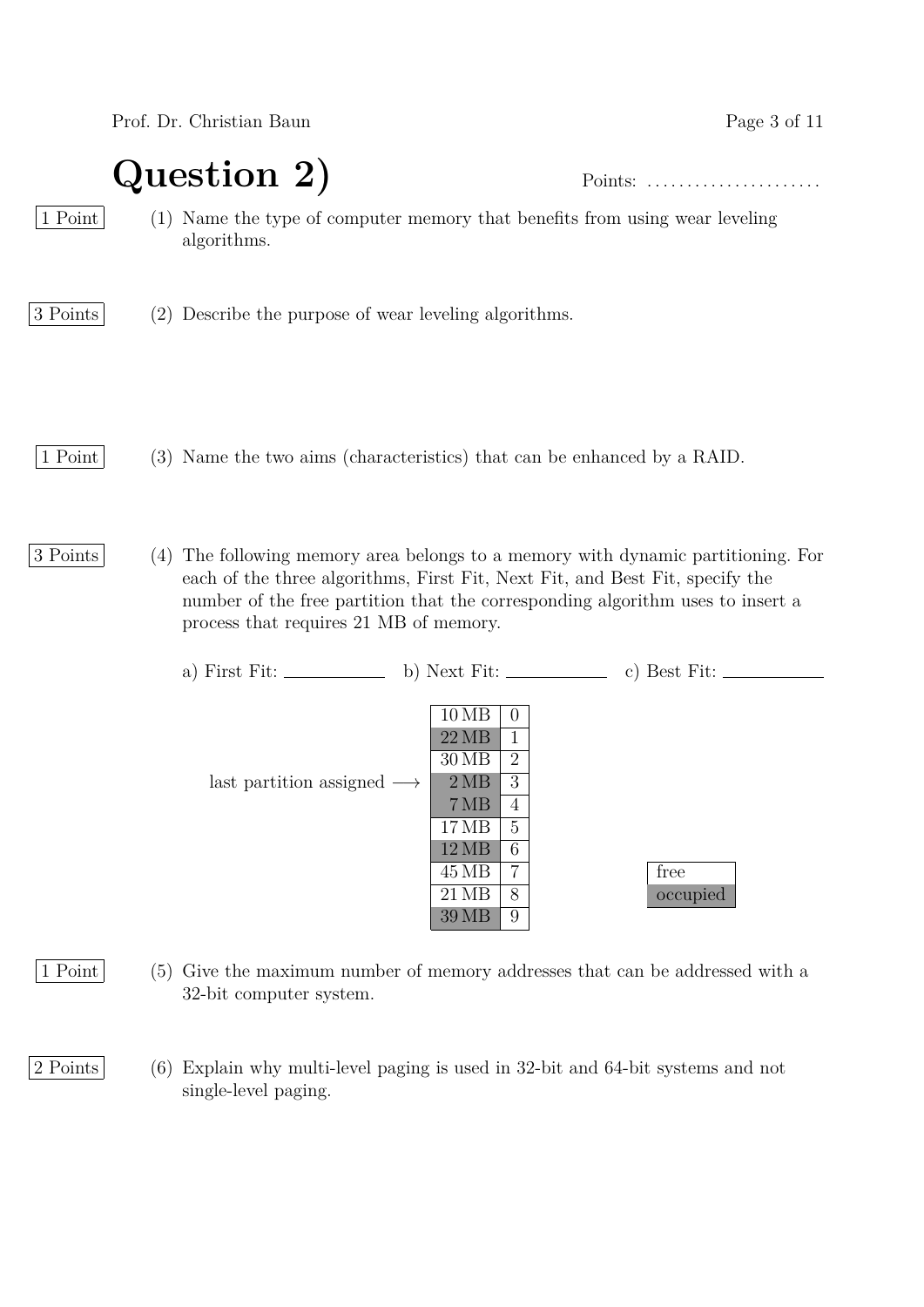Prof. Dr. Christian Baun Page 4 of 11

## **Question 3)** Points: . . . . . . . . . . . . . . . . . . . . . .

4 Points (1) Calculate the physical 16-bit memory address using address translation with single level paging. Fill in the single bits in the physical 16-bit address.

|   | Virtual (logical) 16-bit address                    |                |  |   |      |  |                         |         |   |   |   |  |     |   |  |   |  |
|---|-----------------------------------------------------|----------------|--|---|------|--|-------------------------|---------|---|---|---|--|-----|---|--|---|--|
|   |                                                     |                |  | 0 |      |  | 1                       | 1       | 0 |   | 1 |  |     | O |  | 0 |  |
|   | Page table<br>$\blacksquare$<br>п<br>$\blacksquare$ |                |  |   |      |  |                         |         |   |   |   |  |     |   |  |   |  |
|   | 000110                                              |                |  | P | DIR  |  | control bits            | Further |   |   |   |  |     |   |  |   |  |
|   | 000101                                              |                |  | P | DIR  |  | Further<br>control bits |         |   |   |   |  |     |   |  |   |  |
| п | $\blacksquare$                                      | $\blacksquare$ |  |   |      |  |                         |         |   |   |   |  |     |   |  |   |  |
|   | 000010                                              |                |  | P | DR   |  | Further<br>control bits |         |   | U |   |  | O   |   |  |   |  |
|   | 000001                                              |                |  | P | DR   |  | control bits            | Further |   | 0 |   |  | ( ) |   |  |   |  |
|   | 000000                                              |                |  | P | IDIR |  | control bits            | Further |   | O |   |  |     |   |  |   |  |



- 1 Point (2) Explain the purpose of the Page-Table Base Register (PTBR).
- 1 Point (3) The best page replacement strategy is the optimal strategy. Describe how it works.
- 1 Point (4) Explain why modern operating systems do not implement the optimal page replacement strategy.

1 Point (5) Explain a scenario where the optimal strategy is useful in practice.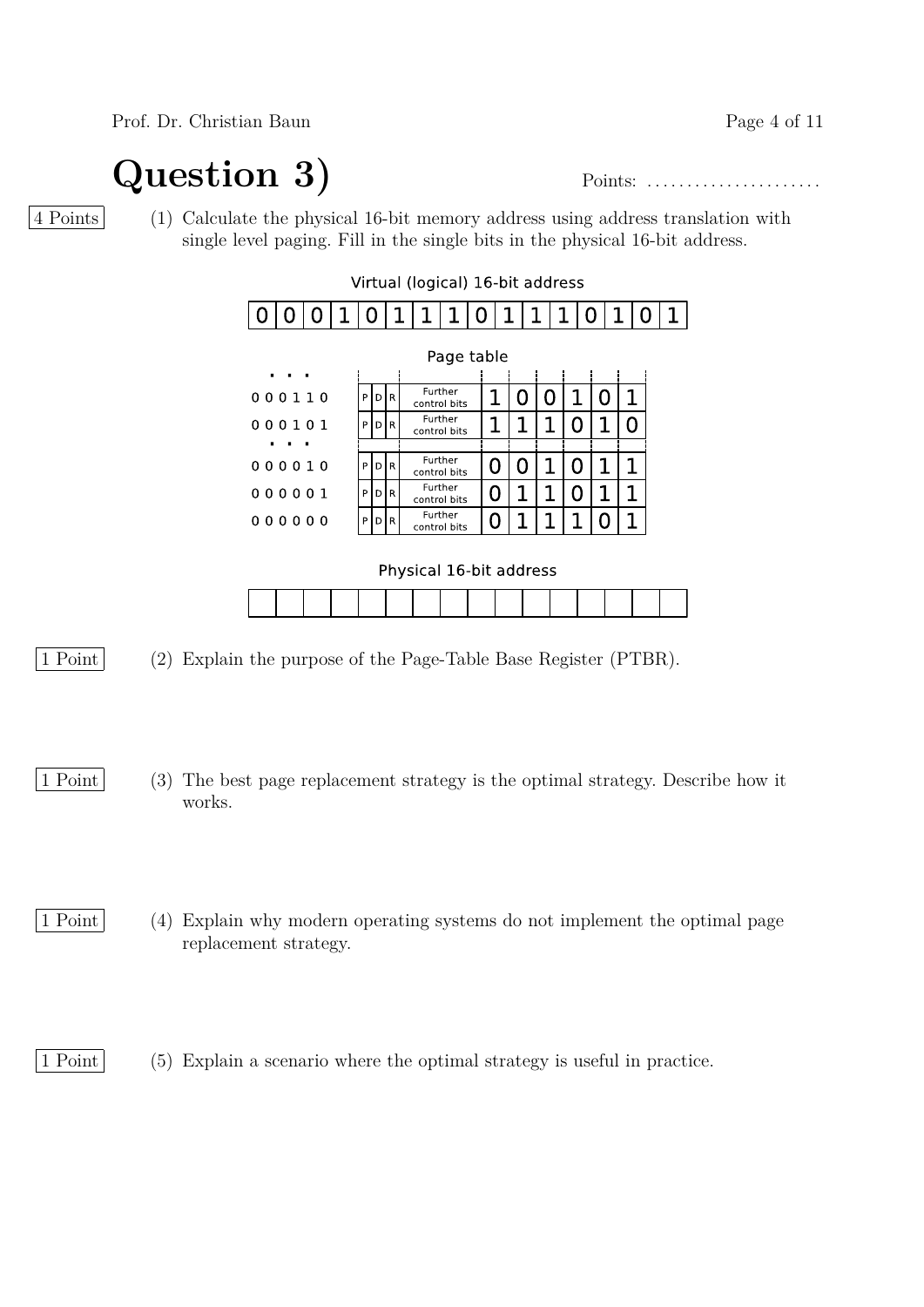Prof. Dr. Christian Baun Page 5 of 11

**Question 4)** Points: . . . . . . . . . . . . . . . . . . . . . .

1 Point (1) Explain why using the real address mode would not be a good idea in a modern operating system.

2 Points (2) Imagine a file system with an endlessly large (or at least really large) block storage device. Name and explain a limiting factor that prevents you from creating an infinite number of files. (The storage capacity of the block storage device is not the limiting factor here!)

2 Points (3) Explain two reasons why defragmentation is not recommended when using modern storage devices and modern operating systems.

1 Point (4) Some file systems use a concept called Copy-on-write (COW). Mark the two answers that apply to such file systems.

> When a file is modified, the old clusters in the file system that need to be modified...

 $\Box$  are preserved (not changed).

 $\Box$  are overwritten with the new modifications.

 $\Box$  are erased, by removing the cluster address in the inode.

 $\Box$  are copied into new clusters, where the modifications are made.

2 Points (5) You tried to run script. sh but the following happens:

\$ ./script.sh

permission denied: ./script.sh

Give a solution for the command-line shell that allows you executing script.sh.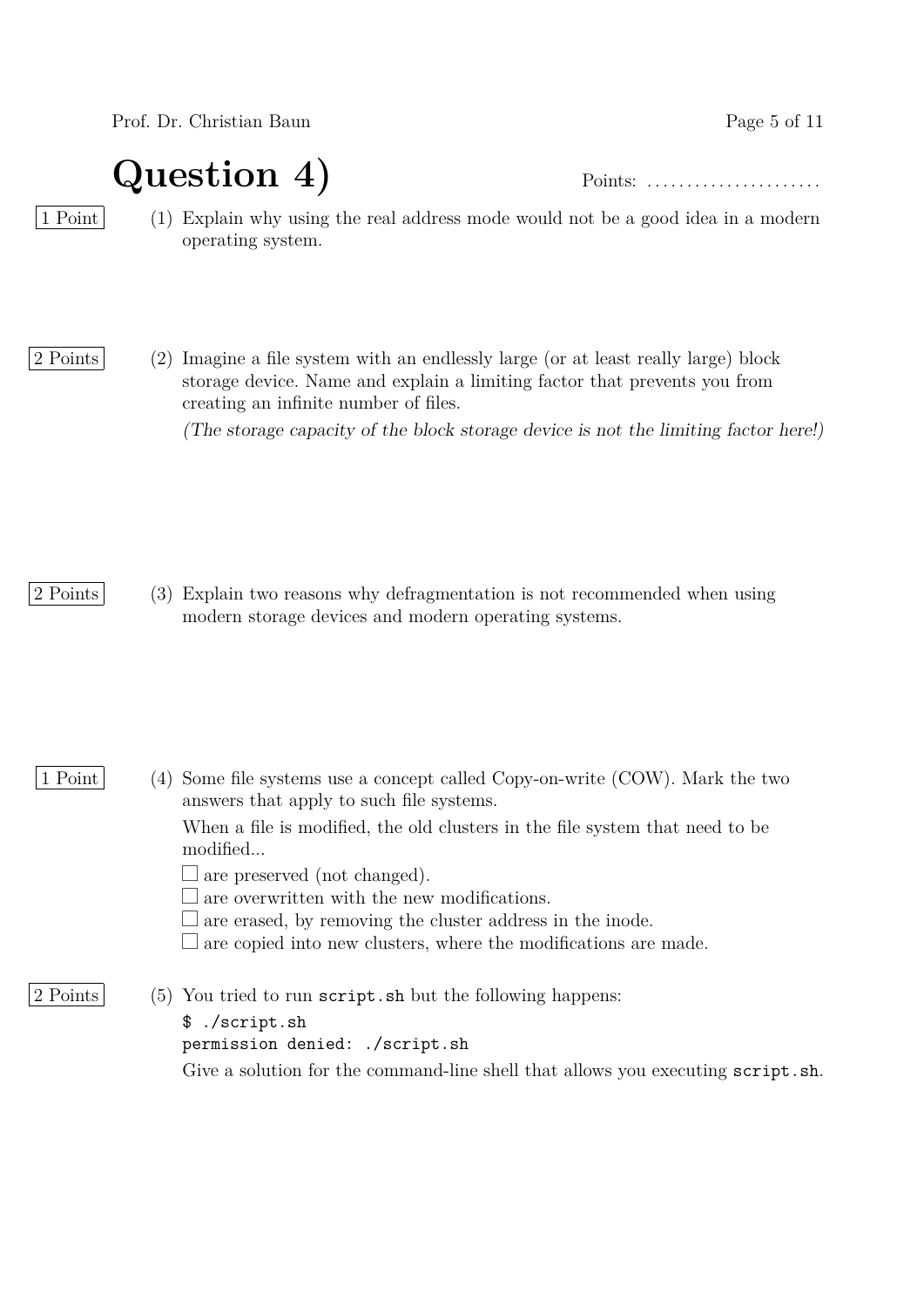Prof. Dr. Christian Baun Page 6 of 11

## **Question 5)** Points: . . . . . . . . . . . . . . . . . . . . . .

1 Point (1) In a very simple process model, two process states are enough. Name the two states in such a model.

2 Points (2) Processes constantly alternate in multi-program mode. Explain how it is possible for a process to continue the execution in the same state as it was interrupted.

2 Points (3) Describe what happens if you execute this program: while(true){ fork() }

6 Points (4) The image shows the memory structure of a UNIX process. Add the missing labels (technical terms) of the process-related data and missing information about the content of these data.

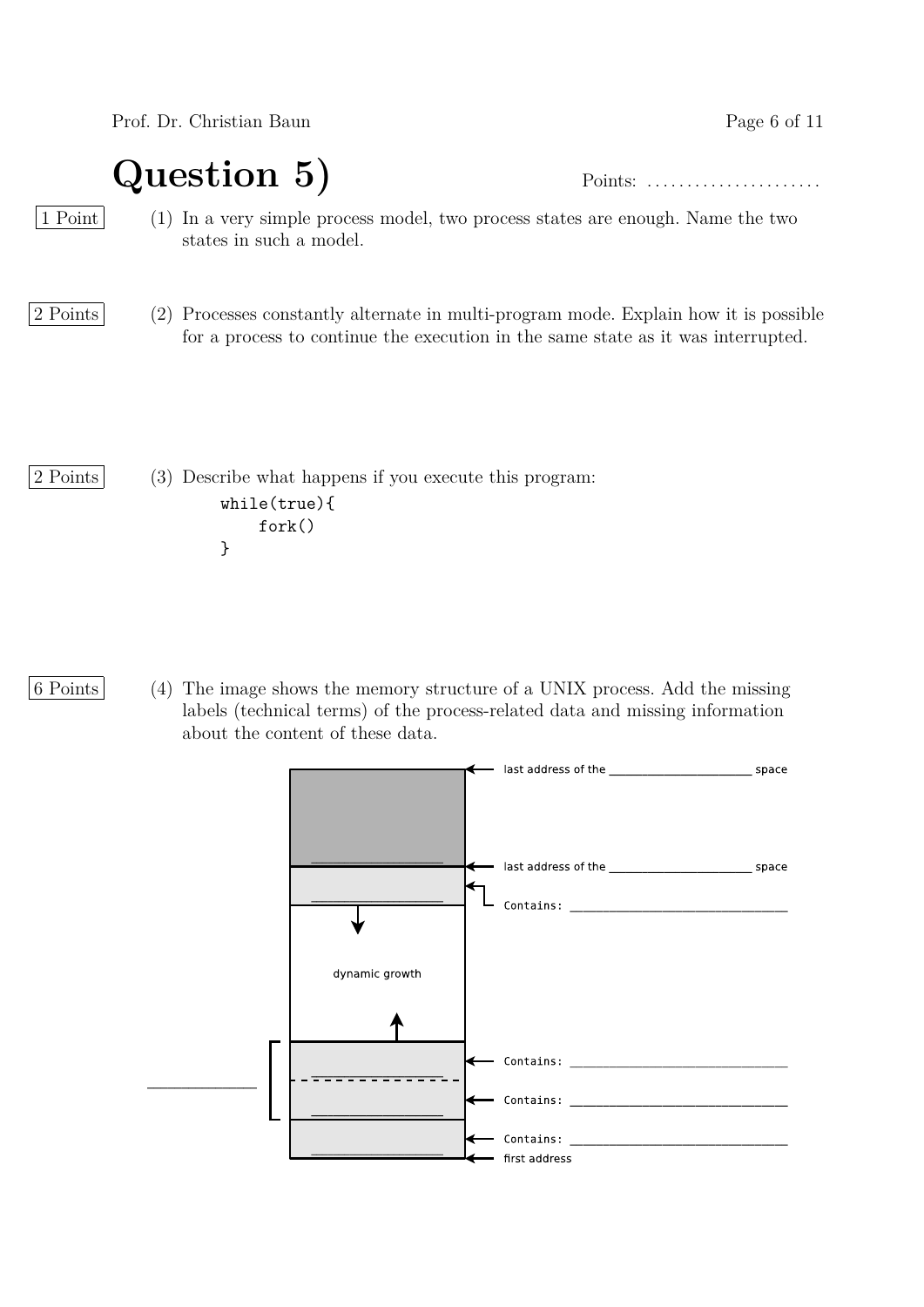Prof. Dr. Christian Baun Page 7 of 11

### **Question 6)** Points: . . . . . . . . . . . . . . . . . . . . . .

1 Point (1) Explain what can go wrong when using (static) priority-driven scheduling.

- 1 Point (2) Some systems implement one or more idle process. Explain what idle processes are good for.
- 1 Point (3) How many idle processes exist in a modern Linux system?
- 6 Points (4) The two processes  $P_A$  (4 ms CPU time) and  $P_B$  (26 ms CPU time) are both in state ready at time point 0 and are to be executed one after the other. Fill the table with correct values.  $(Hint: Runtime = Literature)$

| Execution  |       | Runtime | Average |         | Waiting time | Average      |
|------------|-------|---------|---------|---------|--------------|--------------|
| order      | $P_A$ | $P_B$   | runtime | $P_{A}$ | $P_B$        | waiting time |
| $P_A, P_B$ |       |         |         |         |              |              |
| $P_B, P_A$ |       |         |         |         |              |              |

2 Points (5) Explain what can be observed from the values you filled into the table in (4).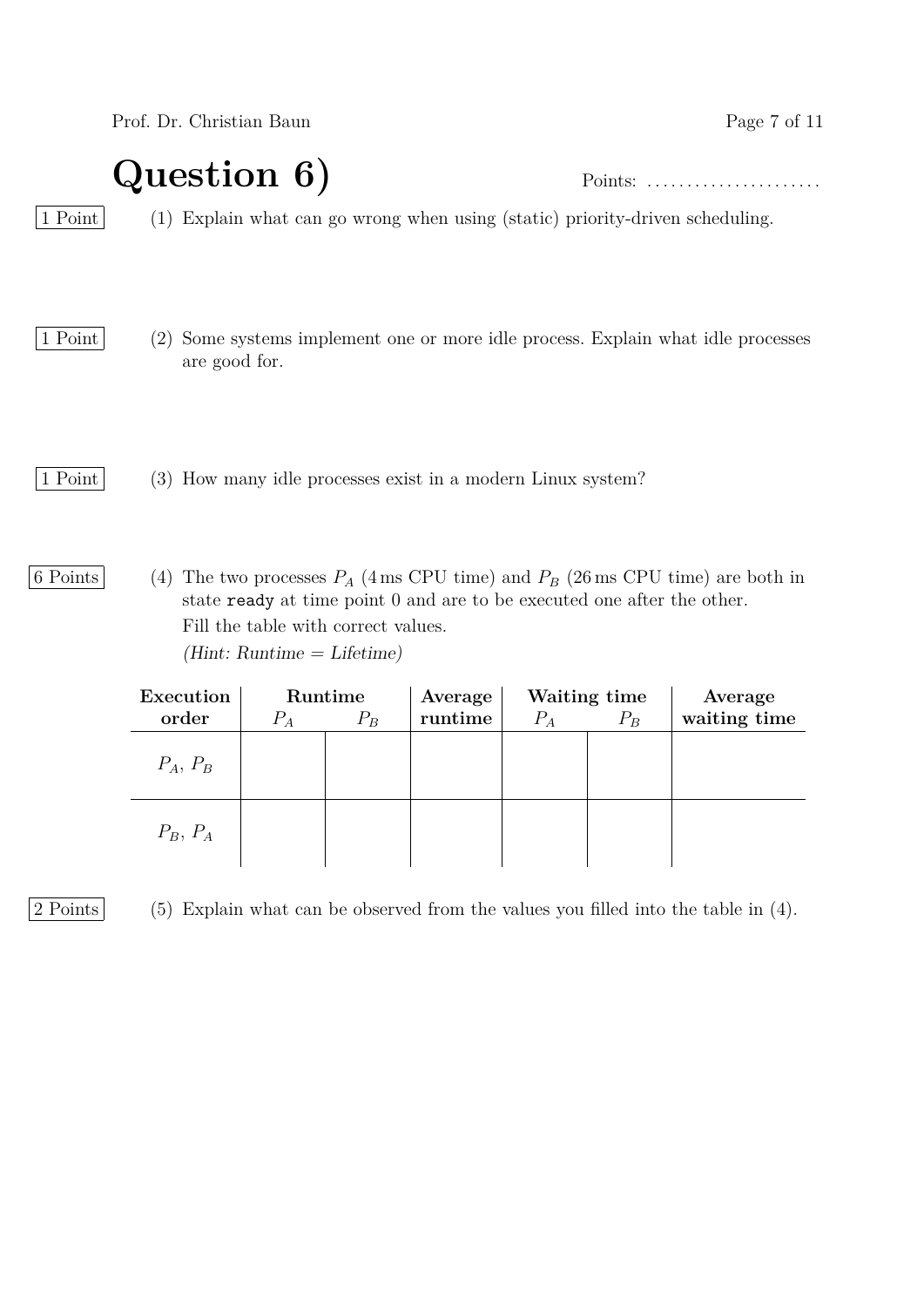Prof. Dr. Christian Baun

| Page 8 of 11 |  |  |  |
|--------------|--|--|--|
|--------------|--|--|--|

|         |     | Question 7)                                                     |                                                                                                                                                                                                | Points:<br>.                              |
|---------|-----|-----------------------------------------------------------------|------------------------------------------------------------------------------------------------------------------------------------------------------------------------------------------------|-------------------------------------------|
| 1 Point |     | characterized as                                                | (1) If two processes access common resources (e.g. data), their relationship is                                                                                                                |                                           |
|         |     | allocation<br>cooperation                                       | communication<br>virtual                                                                                                                                                                       | All of them<br>None of them               |
| 1 Point |     | ( <i>Hint:</i> A single answer is correct.)<br>characterized as | (2) If a process sends a copy of its data to a second process, their relationship is                                                                                                           |                                           |
|         |     | allocation<br>cooperation                                       | communication<br>virtual                                                                                                                                                                       | All of them<br>None of them               |
|         |     | ( <i>Hint:</i> A single answer is correct.)                     |                                                                                                                                                                                                |                                           |
| 1 Point | (3) |                                                                 | Mark the concept that is essential for the answers from $(1)$ and $(2)$ .                                                                                                                      |                                           |
|         |     | orchestration<br>serialization                                  | highlighting<br>bypassing                                                                                                                                                                      | $\Box$ parallelization<br>synchronization |
|         |     | ( <i>Hint</i> : A single answer is correct.)                    |                                                                                                                                                                                                |                                           |
| 1 Point | (4) | used                                                            | A drawback of deadlock detection with resource graphs is that it cannot be                                                                                                                     |                                           |
|         |     | when a process is starved.                                      | because it can only represent a maximum of three processes.<br>because it can only represent the resources at a single point in time.<br>when multiple copies (instances) of a resource exist. |                                           |
|         |     |                                                                 |                                                                                                                                                                                                |                                           |
| 1 Point | (5) | ( <i>Hint:</i> A single answer is correct.)                     | Mark the form of inter-process communication where processes need to                                                                                                                           |                                           |
|         |     | coordinate access operations by themselves.                     |                                                                                                                                                                                                |                                           |
|         |     | Sockets<br>Pipes                                                | Message queues<br>Shared memory                                                                                                                                                                | All of them<br>None of them               |
| 1 Point |     | implement.                                                      | (6) Name the scheduling method that modern Windows operating systems                                                                                                                           |                                           |
| 1 Point | (7) |                                                                 | Name the scheduling method that modern Linux operating systems implement.                                                                                                                      |                                           |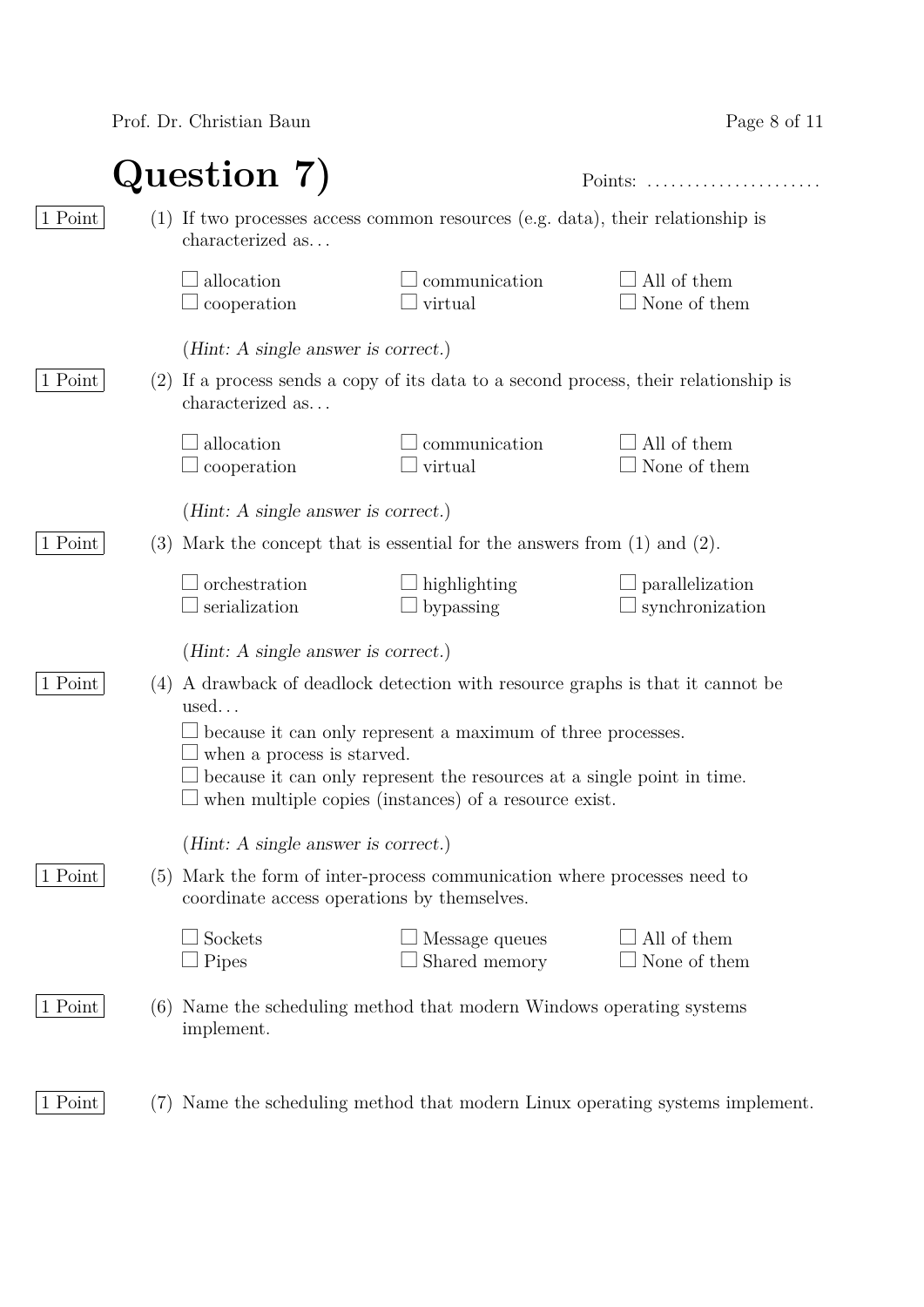Prof. Dr. Christian Baun Page 9 of 11

# **Question 8)** Points: . . . . . . . . . . . . . . . . . . . . . .

Take a look at the given file system tree.

|                   | — bin                                                                        |                                                                            |              |
|-------------------|------------------------------------------------------------------------------|----------------------------------------------------------------------------|--------------|
|                   | boot                                                                         |                                                                            |              |
|                   | dev                                                                          |                                                                            |              |
|                   |                                                                              |                                                                            |              |
|                   | - img                                                                        |                                                                            |              |
|                   | $\leftarrow$ logo                                                            |                                                                            |              |
|                   | $L$ thumb                                                                    |                                                                            |              |
|                   | - src                                                                        |                                                                            |              |
|                   |                                                                              | $\begin{align} &\leftarrow &\{---(2) \\ &\leftarrow &\{-(-2) \end{align}}$ |              |
|                   |                                                                              |                                                                            |              |
|                   | $-$ main                                                                     |                                                                            |              |
|                   |                                                                              |                                                                            |              |
|                   | worker.py<br>app.py                                                          | $\leftarrow - - (2)$                                                       |              |
|                   | - util                                                                       |                                                                            |              |
|                   | test                                                                         |                                                                            |              |
|                   | $-$ main                                                                     |                                                                            |              |
|                   |                                                                              |                                                                            |              |
|                   |                                                                              |                                                                            |              |
|                   | — misc                                                                       |                                                                            |              |
|                   |                                                                              |                                                                            |              |
| 2 Points          | (1) Give the absolute path to test_save.py:                                  |                                                                            |              |
|                   |                                                                              |                                                                            |              |
|                   |                                                                              |                                                                            |              |
| 2 Points          | (2) Give the relative path from $src$ to app. py:                            |                                                                            |              |
|                   |                                                                              |                                                                            |              |
|                   |                                                                              |                                                                            |              |
|                   |                                                                              |                                                                            |              |
| 2 Points          | $(3)$ Give the relative path from factories to test_factory.py:              |                                                                            |              |
|                   |                                                                              |                                                                            |              |
|                   |                                                                              |                                                                            |              |
| $\boxed{1}$ Point | (4) Give the command that can be used to print out the absolute path to your |                                                                            |              |
|                   |                                                                              | current working directory in the command-line shell.                       |              |
|                   |                                                                              |                                                                            |              |
|                   |                                                                              |                                                                            |              |
| 1 Point           | The Bash command-line shell is a<br>(5)                                      |                                                                            |              |
|                   |                                                                              |                                                                            |              |
|                   | <b>Booster</b>                                                               | Interpreter                                                                | All of them  |
|                   | Compiler                                                                     | Mixer                                                                      | None of them |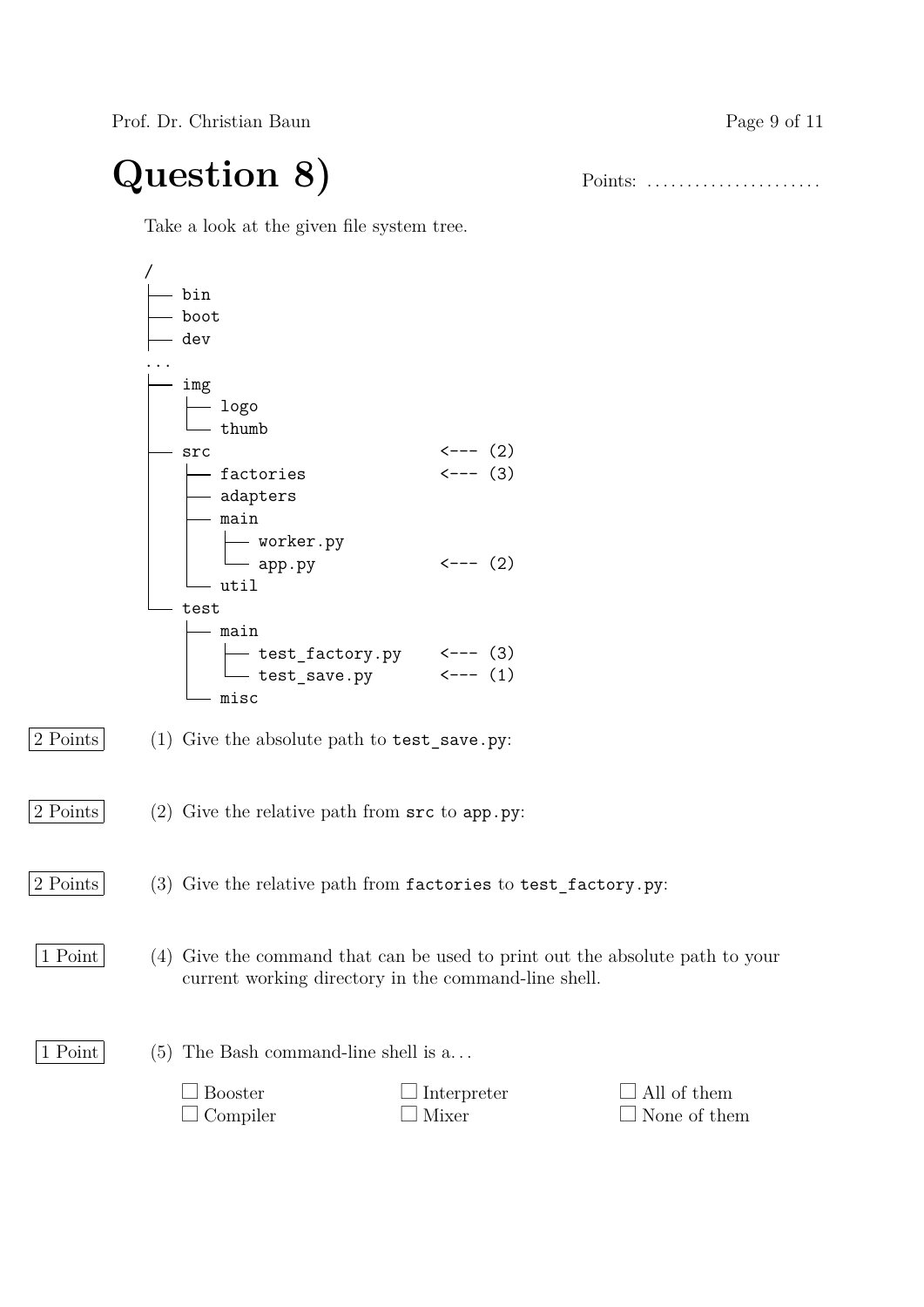Prof. Dr. Christian Baun Page 10 of 11

# **Question 9)** Points: . . . . . . . . . . . . . . . . . . . . . .

A producer process writes data into a buffer and a consumer process removes it. Mutual exclusion is necessary to avoid inconsistencies. If the buffer has no more free capacity, the producer must be blocked. If the buffer is empty, the consumer must be blocked.



The scenario includes three semaphores. filled indicates how many buffer slots are occupied. empty indicates how many buffer slots are empty. mutex is used for mutual exclusion of critical sections.

| 1              | typedef int semaphore;  |
|----------------|-------------------------|
| 2              | semaphore filled = 0;   |
| 3              | semaphore $empty = 5;$  |
| $\overline{4}$ | semaphore mutex $= 0$ ; |
| 5              |                         |
| 6              | void producer(void) {   |
| $\overline{7}$ | int data;               |
| 8              | while $(1)$ {           |
| 9              | createData(data);       |
| 10             | $V$ (empty);            |
| 11             | P(mutex);               |
| 12             | insertData(data);       |
| 13             | V(mutex);               |
| 14             | P(filled);              |
| 15             | ł                       |
| 16             | ŀ                       |
| 17             |                         |
| 18             | void consumer (void) {  |
| 19             | int data;               |
| $^{20}$        | while $(1)$ {           |
| 21             | P(filled);              |
| $^{22}$        | P(mutex);               |
| 23             | removeData(data);       |
| 24             | V(mutex);               |
| 25             | $V$ (empty);            |
| 26             | consumeData(data);      |
| 27             | }                       |
| 28             | }                       |

The source code includes three mistakes (bugs).

- 
- 3 Points (1) Give the line of each mistake.
- 3 Points (2) Explain each mistake.
- 3 Points (3) Propose a solution for each mistake.